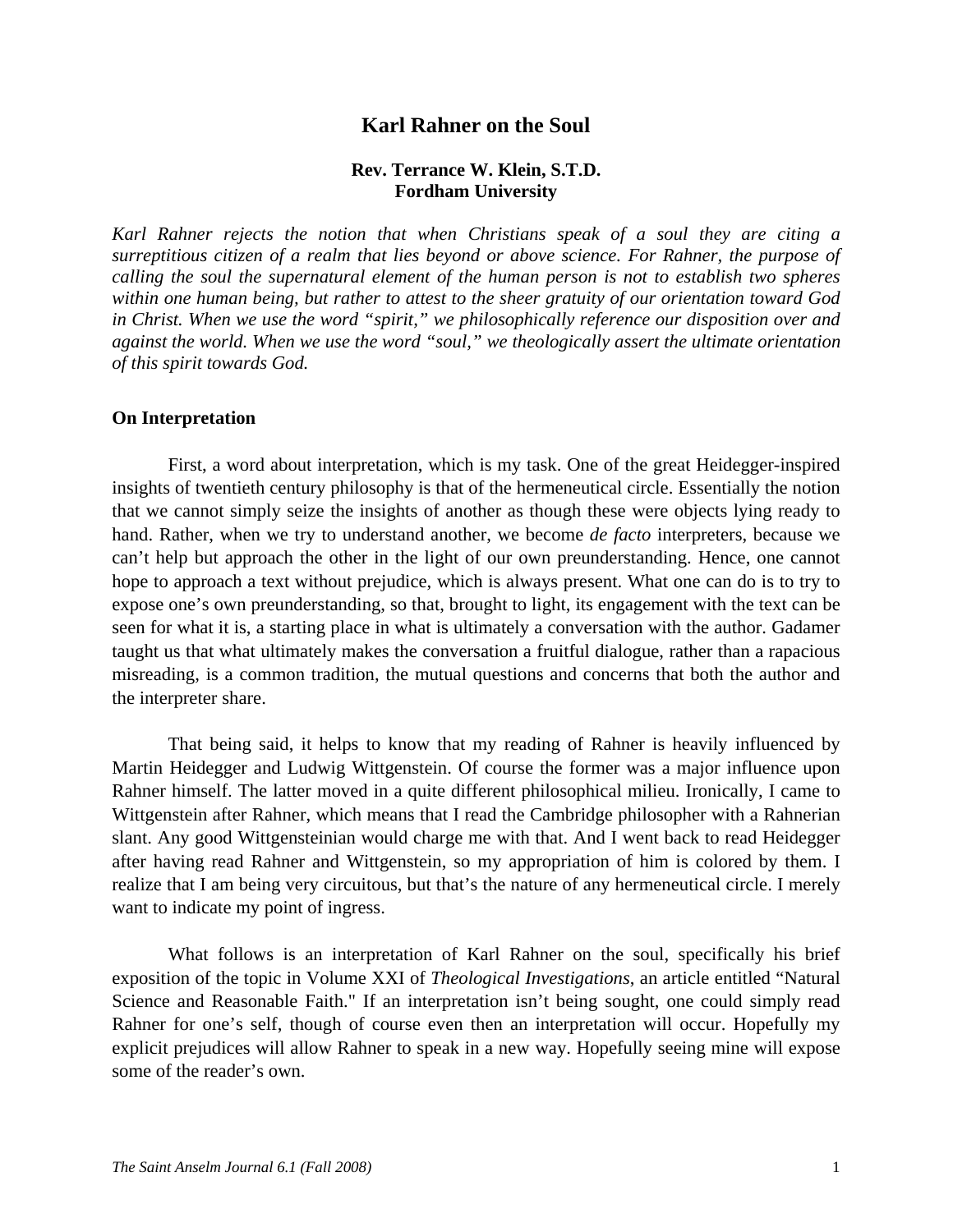There are three parts to my presentation: the first is philosophical, showing the precedents and presuppositions underlying Rahner's thought on the soul; the second is theological, examining the picture of the soul that Rahner draws, and finally, an eschatological section, considering the radical future of the soul in resurrection.

#### **Philosophical Prejudices, Precedents and Presuppositions**

 The prejudice, or problem, that the ordinary Christian believer has in approaching Rahner on the question of the soul is a naive anthropology, one drawn not from revelation itself but from an amalgam of sources which feed into Western thought. Some of these were present in the very formation of the canonical scriptures; others are later accretions. Either way, bringing them to light allows revelation itself to appear more vividly, allows our reception of it to be both more efficacious and true.

 Rahner consistently rejected the picture of the soul held by the commonly catechized Christian. Rahner refuses to think of the soul as one part of the Greek dichotomy of body and soul, "which (to put it simply) is repugnant to modern scientific anthropology".<sup>[1](#page-1-0)</sup> I think there are two additional reasons for this. It's not Hebraic, and it's not Heidegger. Hebrew thought posits no such divide. Allow one psalm verse to stand for several pages of scriptural recapitulation. "Do you work wonders for the dead? Do the shades rise up to praise you?" (Ps 88: 10) For the Hebrew mind, relationship with the deity was truly intra-worldly. To stand in covenant with the God of Israel was to know his blessing in this life, in one's physical body, one's descendants, one's crops and herds. Sheol was the abode of the dead, a place of shadows, the very residue of life itself. This is why the psalmist can ask with sarcasm, "do you work your wonders for the dead?"

 And we can cut through reams of Heidegger—always worth doing—simply by pondering his phrase for the human person, *Dasein*. To be human is "to be there," to be thrown into a world, to be that part of this intensely physical place which has the role of questioning both itself and its place. To my mind, the greatest insight Rahner drew from Heidegger is the notion that one can never separate a human from a world. To be human is to be in the world, indeed, it is to be precisely that part of the world that questions. There is a lapidary statement of Rahner's that perfectly captures his rejection of any hermetic delineation between the human person and the world. "Difficulties can really only arise where one thinks that man ceases to be at the point where his skin forms a limit, and that everything is extrinsic which cannot be localized imaginatively within this sack of skin."<sup>[2](#page-1-1)</sup> We must not think of the human as a person ending with the skin. To do so would be to have lost his or her world.

<span id="page-1-0"></span><sup>&</sup>lt;sup>1</sup> Karl Rahner, "Natural Science and Reasonable Faith: Theological Perspectives for Dialogue with the Natural Sciences," in *Theological Investigations* XXI, trans. Hugh M. Riley (New York: Crossroad, 1988) 42. Hereafter "Natural Science and Reasonable Faith."

<span id="page-1-1"></span><sup>2</sup> Karl Rahner, "Questions of Controversial Theology on Justification," in *Theological Investigations* IV, trans. Kevin Smyth (Baltimore: Helicon Press, 1966) 200.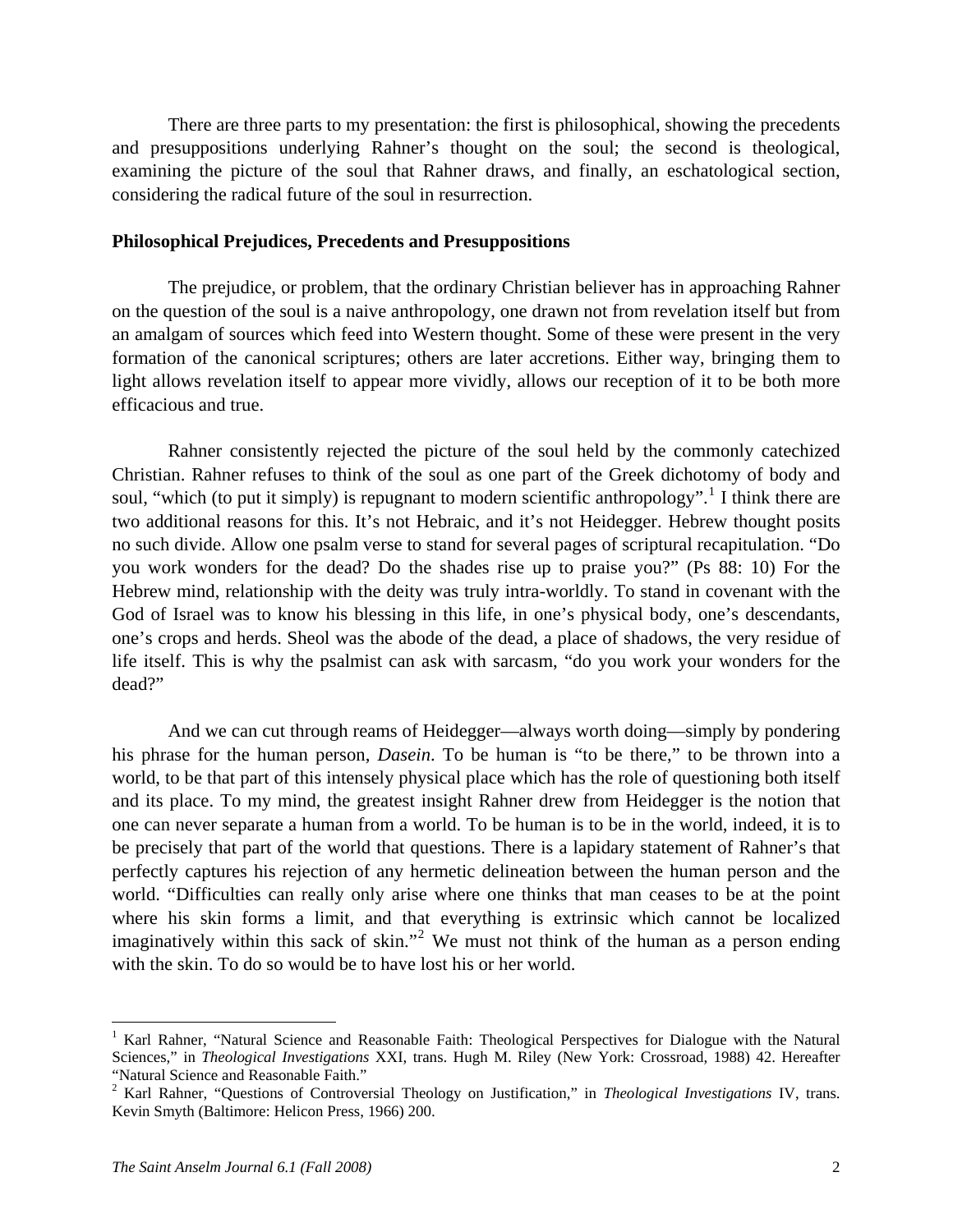So, Rahner never comes at the question of the soul by presuming that we have this invisible, secondary self that accompanies and animates the one that we and others observe. That, as Wittgenstein would say, is the picture that holds us captive. To see how truly Hebraic and Heideggarian Rahner is on this point, one need only ruminate on the title of his first major work *Spirit in the World,* which began life as his doctoral dissertation. For Rahner what stands between these two words is more conceptual nuance than ontology, for there can be no human being apart from the world. The distinguished Georgetown theologian Peter Pham once likened reading *Spirit in the World* to riding a bicycle through sand dunes. He's right, but I see Rahner establishing philosophical presuppositions in this work from which he never wavered. He called it an extended analysis of Question 84, Article 7 of the *prima pars* of Aquinas' *Summa Theologiae*: "Whether the intellect can actually understand through the intelligible species of which it is possessed, without turning to the phantasms?" But one has to be willfully nearsighted not to see the ready resemblance between *Geist in Welt* and *Dasein*. There have been those who criticize *Spirit in the World* as Rahner's surreptitious rereading of Aquinas in Heideggerian terms. Rahner was sanguine about the charge. Everyone rereads Aquinas in some light. Only the fundamentalist thinks himself free of prejudice in the act of reading. What's important for our questions is that in both systems of thought, Thomistic and Heideggerian, human knowledge occurs through engagement with the world, and in both systems growth in knowledge is seen as the act by which the human person completes the self. Or, as Rahner puts it, "Human beings are bodily creatures who have a fundamentally unlimited openness to being as such in knowledge and freedom."<sup>[3](#page-2-0)</sup>

## **Theological Choices**

 When speaking of the human person, Rahner will consistently prefer the term spirit (*Geist*) over that of soul (*Seele*). This is a significant choice for his theology. For Rahner, any Christian discussion of the soul has to be drawn from revelation itself, not from our cultural patinas overlaying it. And this means that what we say of the soul must be a truly Christian anthropology, one which is formed by meditation upon the God-human, Jesus Christ.

 What is Rahner's primordial understanding of the human person, which he sees as underlying the revealed message of Christianity? "The first thing to be said about man is that he is a person and a subject."<sup>[4](#page-2-1)</sup> To be a person and a subject is to stand over and against the world, to be a part of the world that is not subsumed by a philosophical or empirical appropriation of the world. Here one can see Rahner's roots in Husserl. There is always a self which apprehends the world and yet cannot be reduced to the world, cannot be subsumed by our various scientific appropriations of the human person.

<span id="page-2-0"></span><sup>&</sup>lt;sup>3</sup> "Natural Science and Reasonable Faith" 42.<br> $\frac{4}{3}$  Kerl Behner, Foundations of Christian Faith

<span id="page-2-1"></span><sup>&</sup>lt;sup>4</sup> Karl Rahner, *Foundations of Christian Faith: An Introduction to the Idea of Christianity*, trans. William V. Dych (New York: The Seabury Press, 1978) 26. Hereafter *Foundations*.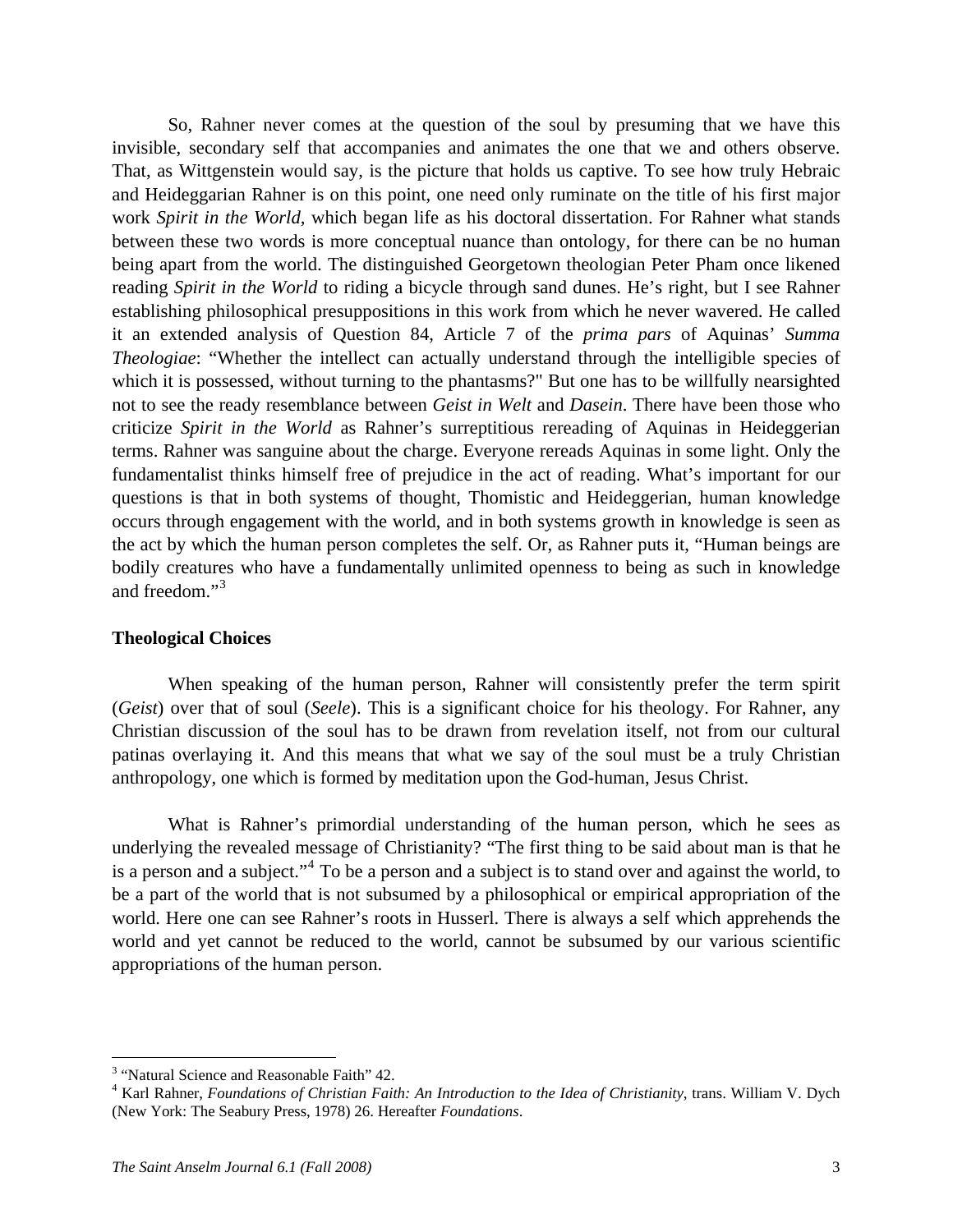This is the meaning of transcendence in Rahner's thought. It is not a secondary or otherworldly strata that overlays the person, but rather our inherent constitution as that intellect which stands over and against the world. "Man experiences himself precisely as subject and person insofar as he becomes conscious of himself as the product of what is radically foreign to him."<sup>[5](#page-3-0)</sup> One could express this by saying that we are that intelligence that knows that it knows. Unlike a computer, we are aware of ourselves as knowing in the act of knowing. Or, in another lapidary statement of Rahner, "A finite system cannot confront itself in its own totality."<sup>[6](#page-3-1)</sup>

 Here Rahner does for theology what Wittgenstein did for the philosophy of language when he asserted in the *Investigations* that the meaning of a word is its usage, not an occult object lying beyond it. In like manner, Rahner frees us of the bewitchment of looking for the hidden "soul" lying beyond what we observe, beyond our own experience of ourselves as those in the world who question the world. "The nature of man...is absolute receptivity for being in general, or in other words, man is spirit."<sup>[7](#page-3-2)</sup>

 He rejects the notion that when Christians speak of a soul they are citing a surreptitious citizen of a realm that lies beyond or above science. "From the Christian standpoint there is no reason to limit the claims of empirical anthropology within certain materially and regionally defined areas of human life, and to call what lies within the province of these empirical anthropologies 'matter' or 'body' or something similar, and then to differentiate from this another part which can be empirically and clearly separated, and call this 'spirit' or 'soul.'"[8](#page-3-3)

 For Rahner, the purpose of calling the soul the supernatural element of man is not to establish two spheres within one human being, but rather to attest to the sheer gratuity of the human person's orientation toward God in Christ. He writes that

this standpoint outside of and above the system of empirical, individual and specifiable data may not be understood as an individual and separable element in the empirical reality of man. This is how the school theology likes to understand it when it speaks of spirit or of man's immortal soul as though what is meant by this were an element within the totality of man which can be encountered immediately and in itself, and distinguished empirically and in test-tube from the rest of him.<sup>[9](#page-3-4)</sup>

 Behind Rahner's thought here is the work done by his eminent Jesuit predecessor, Henri de Lubac who rejected a two-tiered world, one divided between the natural and the supernatural, as a medieval construct that is meaningless to modern thought and unfaithful to the original Christian witness. He argued with persuasive force in *Surnatural* (1946) and again in *Le mystère* 

<span id="page-3-0"></span><sup>5</sup> *Foundations* 29. 6 *Foundations* 30. 7

<span id="page-3-1"></span>

<span id="page-3-2"></span><sup>&</sup>lt;sup>7</sup> Karl Rahner, *Hearers of the Word*, rev. ed., trans. Michael Richards (New York: Herder and Herder, 1969) 37. Hereafter *Hearers of the Word.* <sup>8</sup> *Foundations* 27. 9 *Foundations* 30.

<span id="page-3-3"></span>

<span id="page-3-4"></span>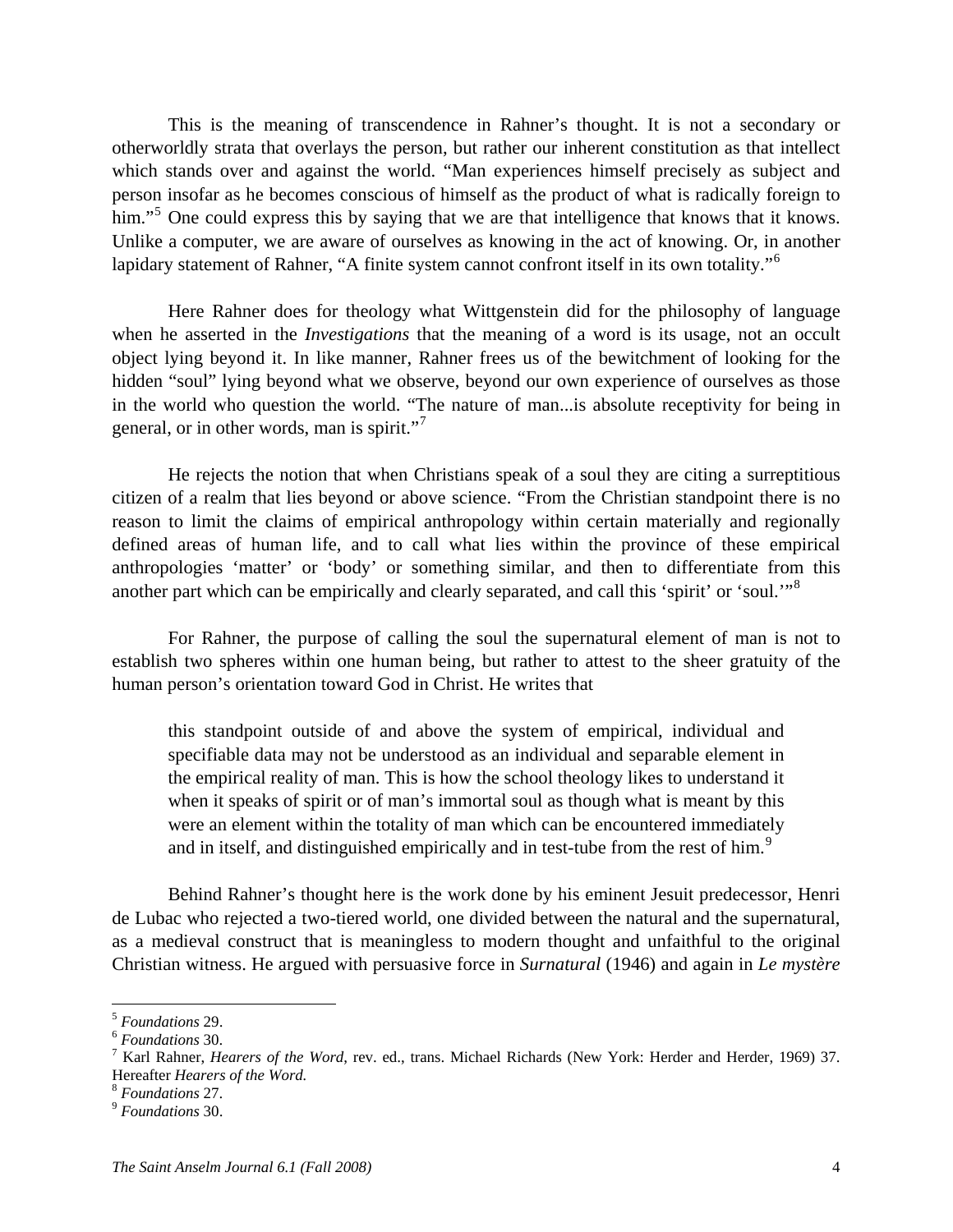*du surnaturel* (1965) that something had become jejune in Christianity's speaking of two realms. De Lubac's work is clearly behind Rahner's assertion that to speak of the soul is to reference an intellectual transcendence oriented toward God, not an occult ontic entity. Rahner writes, "Theologians need only be able to affirm that human consciousness possesses that unlimited transcendentality in which there is present an openness, capable of legitimizing itself to the absolute reality of God."<sup>[10](#page-4-0)</sup>

 I have heard theologians attempt what I would call a "ghost in the gaps" approach to the soul, trying to locate it in some empirically nebulous region of neuro-psychology. Two problems with this approach. First, today's nebula is tomorrow's network. Where does the soul "go" when the gap closes? Secondly, theologians never advance our understanding of revelation by trying to explain it according to the epistemological norms of science. To do so is to commit a categorical error. The soul is not one more thing in the world, not even in a second-tiered occult region of the world.<sup>[11](#page-4-1)</sup> When we use the word "spirit," we philosophically reference our disposition over and against the world. When we use the word "soul," we theologically assert the ultimate orientation of this spirit towards God.

 Rahner does not long engage current questions regarding the relationship of what is called the brain to what which we call mind. Obviously the mind is dependent upon what scientists study as the brain. But the philosophical and theological issue for Rahner is that the mind represents the evolutionary emergence of a higher sphere of existence. "[T]he modern theory of evolution does itself recognize a self-transcendence of the lower to the higher which is more than what has preceded and which always implies an element of the unexpected and the unpredictable." For Rahner, the focus is anthropological: "Because of the transcendentality of human beings, they possess an element in their nature which forbids us simply to reduce them to that reality which otherwise appears in natural science and which also limits its area."<sup>[12](#page-4-2)</sup>

 Yet there is a reason to use the word "soul" or "spirit," even if we reject the notion that in doing so we are positing an invisible self. Language isn't idling, as Wittgenstein would say, but it bewitches us if we think we mean by the word a ghostly and ephemeral reality. For Rahner, our ultimate transcendence of the world is due to the unlimited scope of our questions. Put simply, there is nothing in the world that can satisfy the human desire to know, to complete the self by engagement with what is not the self. "[M]an in his 'infinitude' is unable by his own capacities to anticipate and reach the absolute totality of truth."[13](#page-4-3) The term and the terminus of this virtually unlimited desire is God. "Thus God is either the inner meaning and the possibility

<span id="page-4-1"></span><span id="page-4-0"></span><sup>&</sup>lt;sup>10</sup> "Natural Science and Reasonable Faith" 43.<br><sup>11</sup> See "Natural Science and Reasonable Faith" for Rahner's delineation of the respective expertises of natural science and theology. Hence: "The natural sciences investigate concrete individual phenomena which people encounter in their objective experience," (19) while theology "makes an affirmation about God as the one absolute ground of all realities. It grounds the multiplicity of all realities which can be experienced as individual realities in an absolute reality, which is not one individual element *within* this manifold world, but rather its ground, which, although incommensurable with this multiplicity, establishes it and holds it together" (21). 12 "Natural Science and Reasonable Faith" 44. 13 *Hearers of the Word* 26.

<span id="page-4-2"></span>

<span id="page-4-3"></span>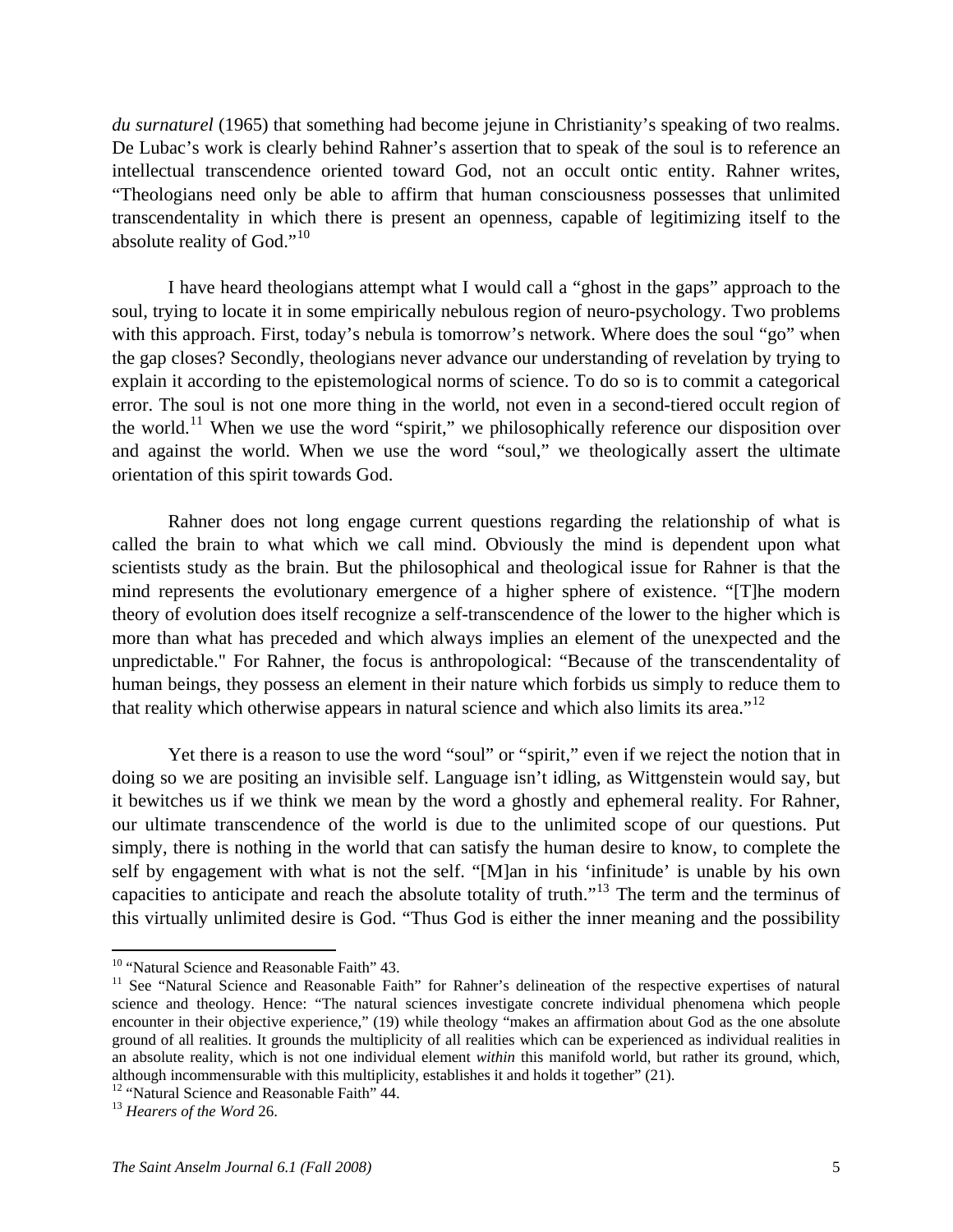of the world and the historical existence of man and no more, or the sheer contradiction of man and his world."<sup>[14](#page-5-0)</sup> Thus to speak of the human person as spirit or soul is really to reference the human person as that part of the world that is oriented towards that which lies beyond the world. "Whenever man in his transcendence experiences himself as questioning, as disquieted by the appearance of being as open to something ineffable, he cannot understand himself as subject in the sense of an *absolute* subject, but only in the sense of one who receives being ultimately only in the sense of grace."<sup>[15](#page-5-1)</sup>

### **Resurrection of the Flesh**

 As Rahner sees it, to understand our disposition over and against the world is to raise the question of both our freedom and our ultimate orientation towards God. When this is done, one has set the stage for a discussion of resurrection, because resurrection is the radical future of the human person before God. The resurrection of the flesh, which we affirm in the creeds, is the soul's destiny, provided that one has begun to think of the soul as the human person in the world, one who is oriented through the world towards that which is not the world but rather its creator. One could say that Christ's resurrection in the flesh is the revelation that finally exorcizes the ghost in the gaps.

 The purpose of Rahner's anthropology is ultimately to describe the person who receives revelation, to describe those constituent features that make the human person ready to receive the revelation of God. Hence the lapidary title of his first major theological work, *Hörer des Wortes* (*Hearers of the Word* in English). Rahner called it a philosophy of religion, one which was essentially a philosophical anthropology.<sup>[16](#page-5-2)</sup>

 For Rahner, the human being is that intelligence which orients towards completion of the self in the world, despite its knowing that the world, in the sense of what science calls nature, will call for its own biological death. Yet Rahner insists that human intelligence can't help but envision itself as ordered towards a completion that will not be obliterated by death. In other words, we can't ultimately view our deepest activity as purposeless.

An act of hope in one's own resurrection is something that takes place in every person by transcendental necessity either in the mode of free acceptance or of free rejection. For every person wants to survive in some final and definitive sense, and experiences this claim in his acts of freedom and responsibility, whether he is

<span id="page-5-2"></span><span id="page-5-1"></span>

<span id="page-5-0"></span><sup>&</sup>lt;sup>14</sup> *Hearers of the Word* 26.<br><sup>15</sup> *Foundations* 34.<br><sup>16</sup> Cf. *Hearers of the Word* 15. "We seek to elucidate one problem (which is a single metaphysical question): whether by metaphysical reflection man may legitimately define himself as possessing a nature capable of looking into his own history, hoping to see there a possible revelation from God who appears to him in human metaphysics as the essentially unknown."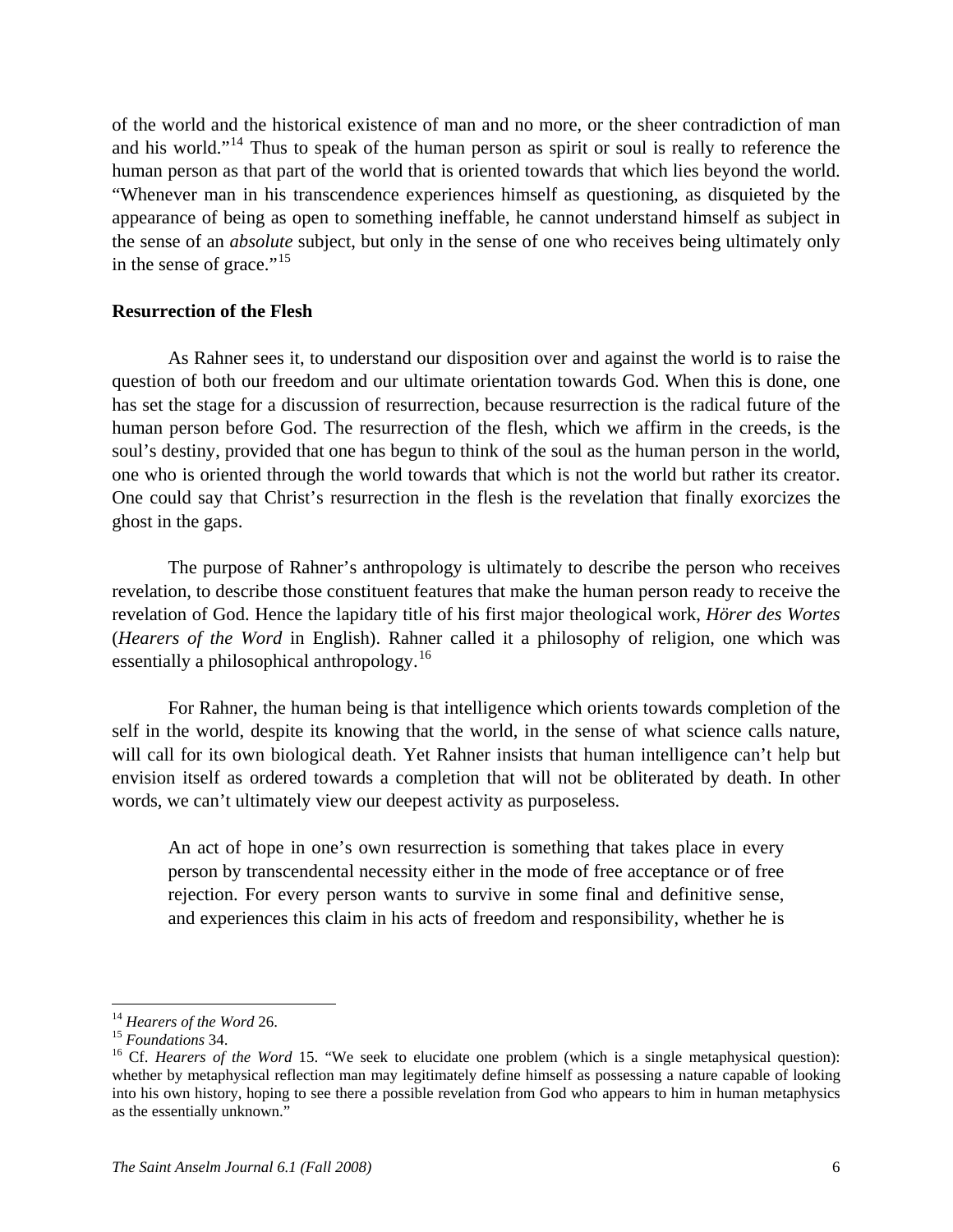able to make this implication of that exercise of his freedom thematic or not, and whether he accepts it in faith or rejects it in despair. $17$ 

Thus it is the total person, who lives and animates his or her world, and around whom that world constitutes itself, who hopes for survival.

 The human person has what Rahner calls a transcendental hope for resurrection transcendental because it characterizes the life of every human being. As Rahner sees it, we can't help but hope for resurrection, and Christianity is the revelation, in and through the resurrection of Jesus Christ, that the complete human person and the world, by which he or she came to be, are destined to be taken into, and ultimately find permanence in, that which lies beyond the world, namely, its creator God, the one whom the New Testament identifies as "Jesus Christ and God the Father, who raised him from the dead" (Gal 1:1). Hence, in Christ, human aspirations encounter God's fulfillment of them.

 If we began by rejecting a misleading philosophical picture, that of the soul as an occult, other self, one can add that many Christians suffer from an equally misleading image of the resurrection. Rahner completely rejects the notion of a disembodied, unworlded soul surviving after death. But isn't just such a survival a core teaching of Christianity? Put in the way I just did, it's a core teaching of Plato, not the Christ. Rahner's reasons for rejecting the notion are two-fold. Philosophically, as we've seen, he never sees such an entity as ever existing; theologically, it's not what happened to Christ.

 For Rahner, revelation is always read-off of the resurrection, its foundational event. In other words, one can't begin with the soul and then ask what sense one makes of the resurrection. One must begin with the resurrection and in its light define what one means by the soul. In this sense, eschatology is not the final subset of Christian theology. It's the font. As Rahner puts it in *Foundations*, "Resurrection is not an additional assertion about the fate of a secondary *part* of man, an assertion which could not be known in hope from a primordial understanding of man."<sup>[18](#page-6-1)</sup> Resurrection is so much more than the survival of only one part of the totality of the human person.

 Rahner wants to suggest that in death the spirit which was in the world remains incarnate within the world, remains oriented towards the world, but now does this in a mode of appropriation characteristic of eternity. The language used may be particular to Rahner, but the notion that we await a glorified, reconstituted creation, not a departure from it, is the very witness of the New Testament. "*And I saw the holy city, the new Jerusalem, coming down out of heaven from God, prepared as a bride adorned for her husband*" (Rev 21:2).

<span id="page-6-0"></span> $17$  Foundations 268.

<span id="page-6-1"></span><sup>&</sup>lt;sup>18</sup> *Foundations* 268.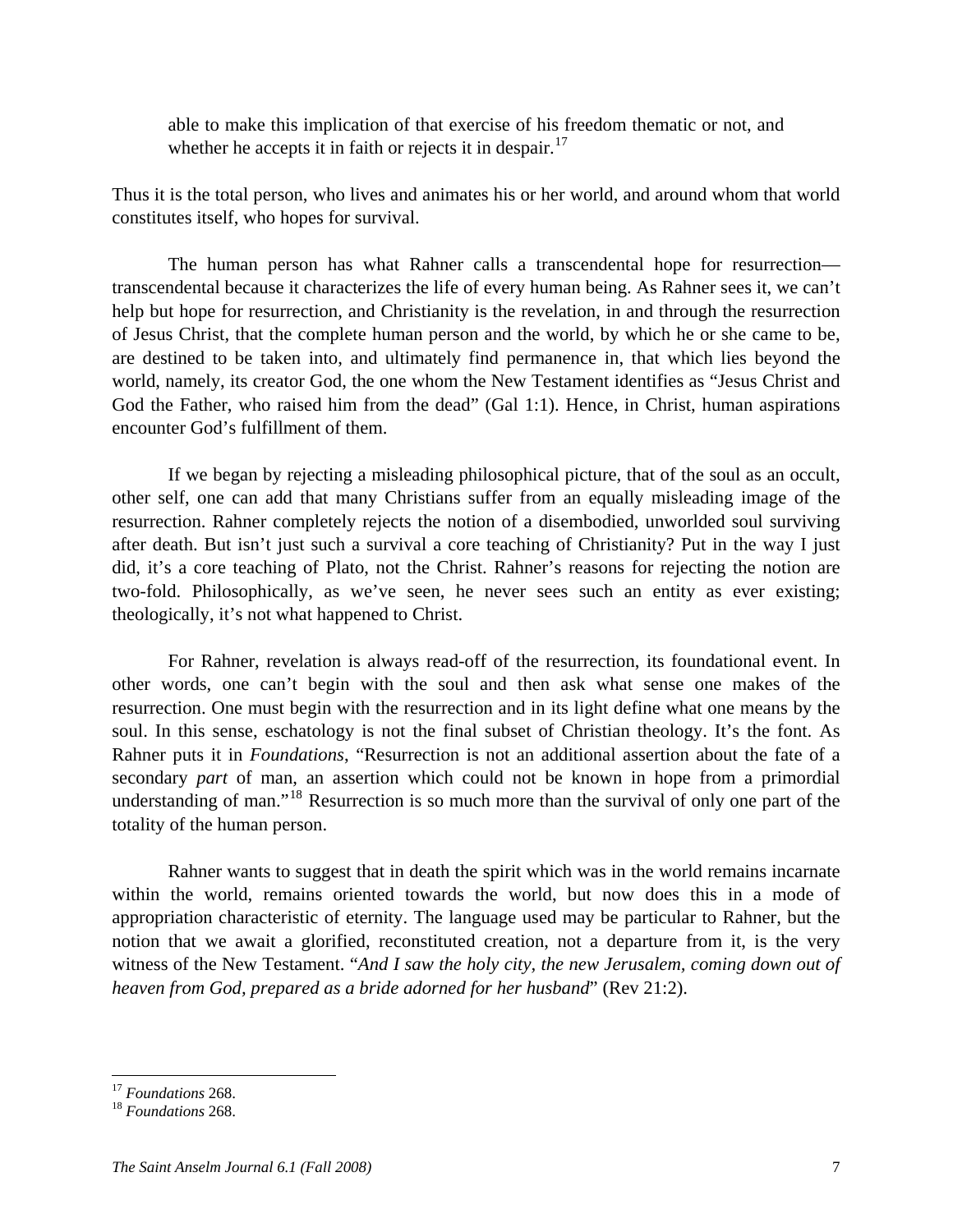To understand resurrection, one must dispel inadequate notions of eternity. One cannot think of the soul as some parcel of the human person that rides into eternity, leaving what we have called "spirit in the world" behind.

Hence if we have to speak in Christian eschatology of the dead who are still alive, we have to say first of all what this means, or better, what it does not mean. It does not mean that all things continue on after death as though, as Feuerbach put it, we only change horses and then ride on—that is, as though the dispersion and the empty, indetermined and even determinable openness characteristic of temporal existence continued on. No, in this respect death marks an end for the whole person. If we simply have time to continue beyond a person's death, and have the "soul" survive in this time, so that new time comes to be instead of time being subsumed into its final and definitive validity, then we get into insuperable difficulties today both in understanding what the Christian doctrine really means and also in living it existentially.<sup>[19](#page-7-0)</sup>

 Eternity cannot mean an endless temporal sequence, since the very nature of the human person calls for completion. "We may not understand the existence which arises out of death as a mere 'continuation' in the characteristic dispersion and the indeterminate openness of temporal existence, an openness which can be determined ever further, and thus is really empty. In this respect, death marks an end for the whole person."<sup>[20](#page-7-1)</sup>

 So what is eternity? It is "not an incalculably long-lasting mode of pure time, but a mode of spirit and freedom which have been actualized in time..." Or, in a more lapidary sentence, "In reality 'eternity' comes to be in time as its own mature fruit."<sup>[21](#page-7-2)</sup> (I realize that I have identified three sentences of Rahner that I have called lapidary, or quotable. I do this because he is so often accused of never having produced one.)

 Two questions remain. They are interwoven, because the first inevitably raises the question of the second. The first question concerns the intermediate state of the dead, before the consummation of history. The second asks how human intelligence survives the biological disintegration of the human person in the world. Rahner never explicitly answers the second question—to do so would be to speculate beyond revelation, not about it—but what he says of the first does adumbrate a possible answer.

 Regarding the intermediate state of the dead, what happens to the dead between the time they die and they find themselves reconstituted before God in a glorified cosmos, Rahner's answer may appear quite speculative, but is deeply woven from his anthropological presuppositions. He writes:

 $19$  Foundations 436-37.

<span id="page-7-1"></span><span id="page-7-0"></span><sup>19</sup> *Foundations* 436–37. 20 *Foundations* 271. 21 *Foundations* 271.

<span id="page-7-2"></span>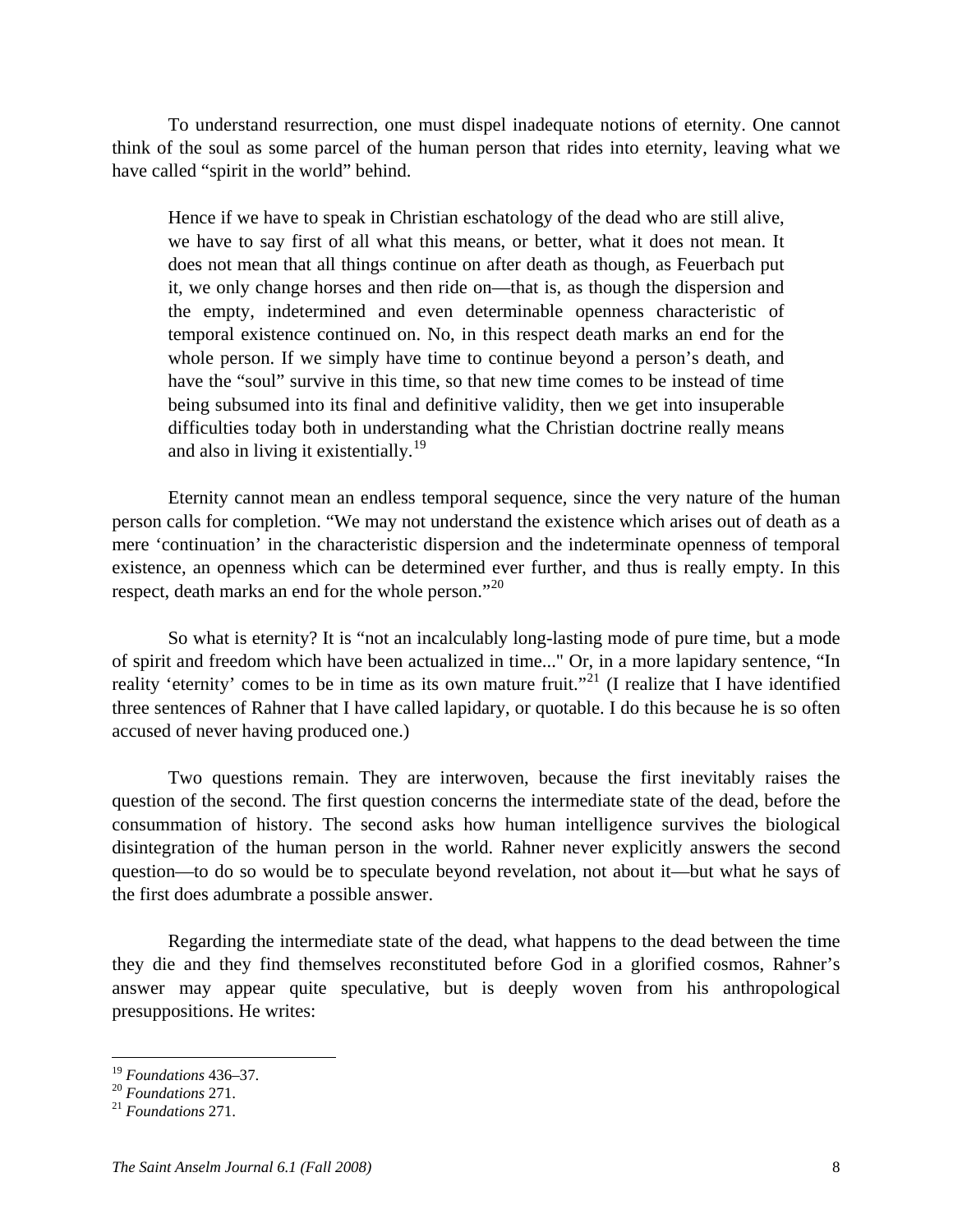Precisely in virtue of its openness to reality as such the spirit is not wholly removed from the world at death; indeed, the underlying unity of reality as a whole actually opens up to it, so to say, at a new and deeper level. All things become present to it immediately and without distortion. For this reason, the dead man is more closely and intimately united to the inward meaning of all that is real. But this totality of the real is still present to it in a peculiarly dim and remote manner. For the dead man this experience of the world in depth, as it were, is painful rather than joyful. He cannot really entertain it or express to himself that in it which is the object of desire to world and finite spirit alike, name to come to themselves. Everything has become less real, has receded into remoteness, has become more alien and more lonely.<sup>[22](#page-8-0)</sup>

 Rahner suggests that the dead person is oriented toward God and yet at the same time retains a profound connection to the world. The difference between a living person and one who is dead has to do with the way in which spirit orients itself toward matter. In the living human being, the union between the two is localized in a stable, physically distinct human nature. A way of putting this is to say that my spirit can only access that part of the world available to it through interaction with my matter. In death, human intelligence, individual spirit, takes on one attribute of the angelic. It is no longer localized, but rather finds itself for the first time as permeating all of matter. If this is so it would mean that human intelligence would come to share a second characteristic of angelic knowledge as it is understood in Thomistic thought. It would be intuitive rather than discursive, which is to say that it would know reality not through ratiocination based upon the senses, as we know in this life, but rather that it would, in the divine dispensation, know intuitively, in a more direct manner.

 Note that in the intermediate state Rahner sees this form of knowing as burdensome, "more painful than joyful." How can we know all the world in a manner never before experienced and still be sad? Precisely because in the intermediate state we are no longer in a process of self-creation through our interaction with the world. What the dead have become in the world is complete. They are now those who watch the world. One watches the dance from the side. I think Thornton Wilder wonderfully captures this vision of the afterlife in his classic American play, *Our Town*, where the departed denizens of Grover's Corners sit above the town with utterly passive, but keen, interest in its activities.

 In the glorified cosmos, human intelligence remains free of its temporally and spatial limitations, but now the totality that is the spirit of the individual person finds itself effectively united with the totality that is the redeemed and glorified cosmos, namely, matter itself, and dwells in corporate union with the other human intelligences that came to fruition in the world.

<span id="page-8-0"></span><sup>22</sup> Karl Rahner, "He Descended into Hell," in *Theological Investigations* VII, trans. David Bourke, (New York: Herder and Herder, 1971) 148.